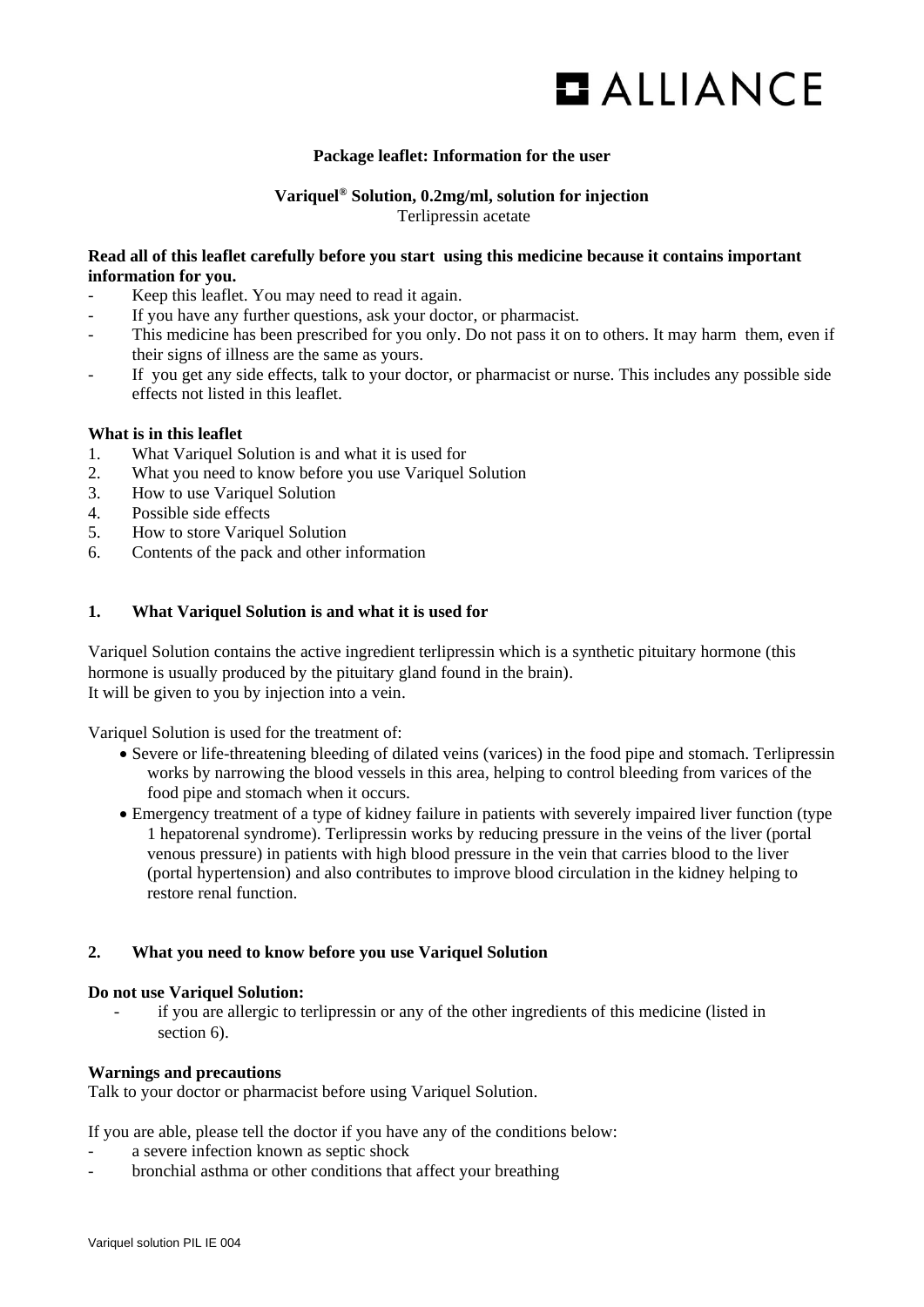- uncontrolled high blood pressure, insufficient blood circulation in the heart vessels (e.g. angina), coronary insufficiency, have previously had a heart attack (myocardial infarction), or you have hardening of the arteries (arteriosclerosis)
- seizure disorder (suffering from fits)
- irregular heart beats (cardiac arrythmias) or a history of QT interval prolongation (disturbance of heart rhythm)
- poor blood circulation to your brain (e.g. you have had a stroke) or to your limbs (peripheral vascular disease)
- impaired kidney function (renal insufficiency)
- disturbances in the level of salt (electrolytes) in your blood
- reduced amount of fluid in your circulation or have already lost a large amount of blood
- are over the age of 70 years
- are pregnant

## **Children and adolescents**

Variquel Solution is not recommended for use in children and adolescents due to insufficient experience.

## **Other medicines and Variquel Solution**

Please tell your doctor or pharmacist if you are taking or have recently taken any other medicines, including medicines obtained without prescriptions.

Please inform your doctor immediately if you take any of the following medicines: -drugs that have an effect on your heart rate (e.g. beta-blockers, sufentanil or propofol)

-drugs that can trigger irregular beating of the heart (arrhythmia) such as the following:

- anti-arryhthmic drugs known as Class IA (quinidine, procainamide, disopyramide) and Class III (amiodarone, sotalol, ibutilide, dofetilide)
- erythromycin (an antibiotic)
- antihistamines (mainly used to treat allergies but also found in certain cough and cold remedies)
- tricyclic antidepressants used to treat depression
- medicines that may alter the level of salt or electrolytes in your blood, particularly diuretics (water tablets used to treat high blood pressure and heart failure)

# **Pregnancy and breast-feeding**

If you are pregnant or breast-feeding, think you may be pregnant or are planning to have a baby, ask your doctor for advice before you are given this medicine.

Variquel Solution should only be used during pregnancy if it is vital to treat your condition.

It is not known if Variquel Solution is present in breast milk, therefore the possible effects on your baby are unknown. You should discuss the potential risk to your baby with your doctor. Ask your doctor or pharmacist for advice before taking any medicine.

## **Driving and using machines**

No studies on the effects on the ability to drive and use machines have been performed. However, if you feel unwell after receiving the injection, do not drive or operate machinery.

## **Variquel Solution contains Sodium**

This medicinal product contains less than 1 mmol (23 mg) of sodium per 5 ml, i.e. essentially "sodium-free".

# **3. How to use Variquel Solution**

This medicine will always be given to you by a doctor into your vein. The doctor will decide the most appropriate dose for you and your heart and blood circulation will be continuously monitored during the injection. Please ask your doctor for further information regarding its use.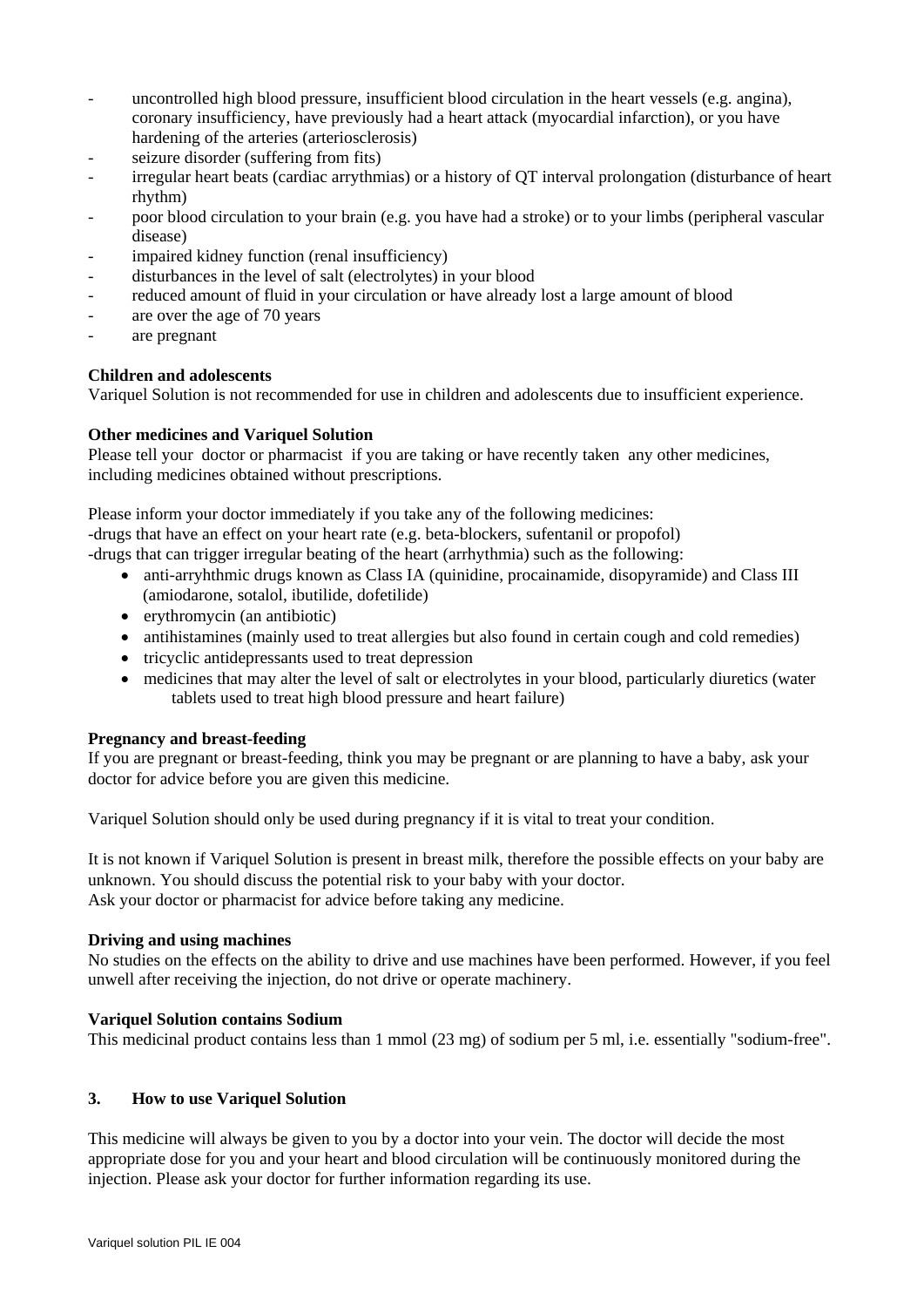# **Use in adults**

# **Bleeding of dilated veins (varices) in the food pipe and stomach:**

Initially 1-2 mg terlipressin acetate (5-10 ml of Variquel Solution) is given by injection into your vein. Your dose will depend on your body weight.

After the initial injection, your dose may be reduced to 1 mg terlipressin acetate (5 ml of Variquel Solution) every 4 to 6 hours.

The maximum dose you can receive each day is approximately 120 micrograms/kg body weight. The therapy should be limited to 2-3 days in line with the course of the disease.

## **Hepatorenal syndrome:**

Treatment in adults is usually started with a dose of 1 mg terlipressin acetate (5 ml of Variquel Solution) at 4 to 6-hour intervals.

The dose can be increased to a maximum of 2 mg terlipressin acetate (10 ml of Variquel Solution) every 4 hours if the serum creatinine does not decrease by at least 25% after 3 days of treatment. Treatment is continued until normal kidney function is restored, up to 14 days.

## **Method and route of administration:**

Variquel Solution is injected intravenously (directly into the bloodstream).

#### **Use in the elderly**

If you are over 70 years of age speak with your doctor before you receive Variquel Solution.

#### **Use in patients with kidney problems**

Variquel Solution should be used with caution in patients with long standing kidney failure.

#### **Use in patients with liver problems**

No dose adjustment is required in patients with liver failure.

#### **Use in children and adolescents**

Variquel Solution is not recommended for use in children and adolescents due to insufficient experience.

## **If you use more Variquel Solution than you should**

As this medicine is given by a healthcare professional, then it is unlikely you will be given more than the recommended dose. If you are given too much then you may have a rapid increase in your blood pressure (this will be noticed during the continuous monitoring), especially if you already suffer with high blood pressure. If this happens then you will be given another medicine called an alpha blocker (e.g. clonidine) to control your blood pressure.

If you experience light-headedness, dizziness, or feeling faint, tell your doctor because these could be signs of a low heart rate. This can be treated with another medicine called atropine.

## **If you forget to use Variquel Solution**

You will be given Variquel Solution in hospital under the supervision of a doctor.

## **If you stop using Variquel Solution**

Your doctor will advise when it is time to stop receiving this medicine.

If you have any further questions on the use of this medicine, ask your doctor or nurse or pharmacist.

## **4. Possible side effects**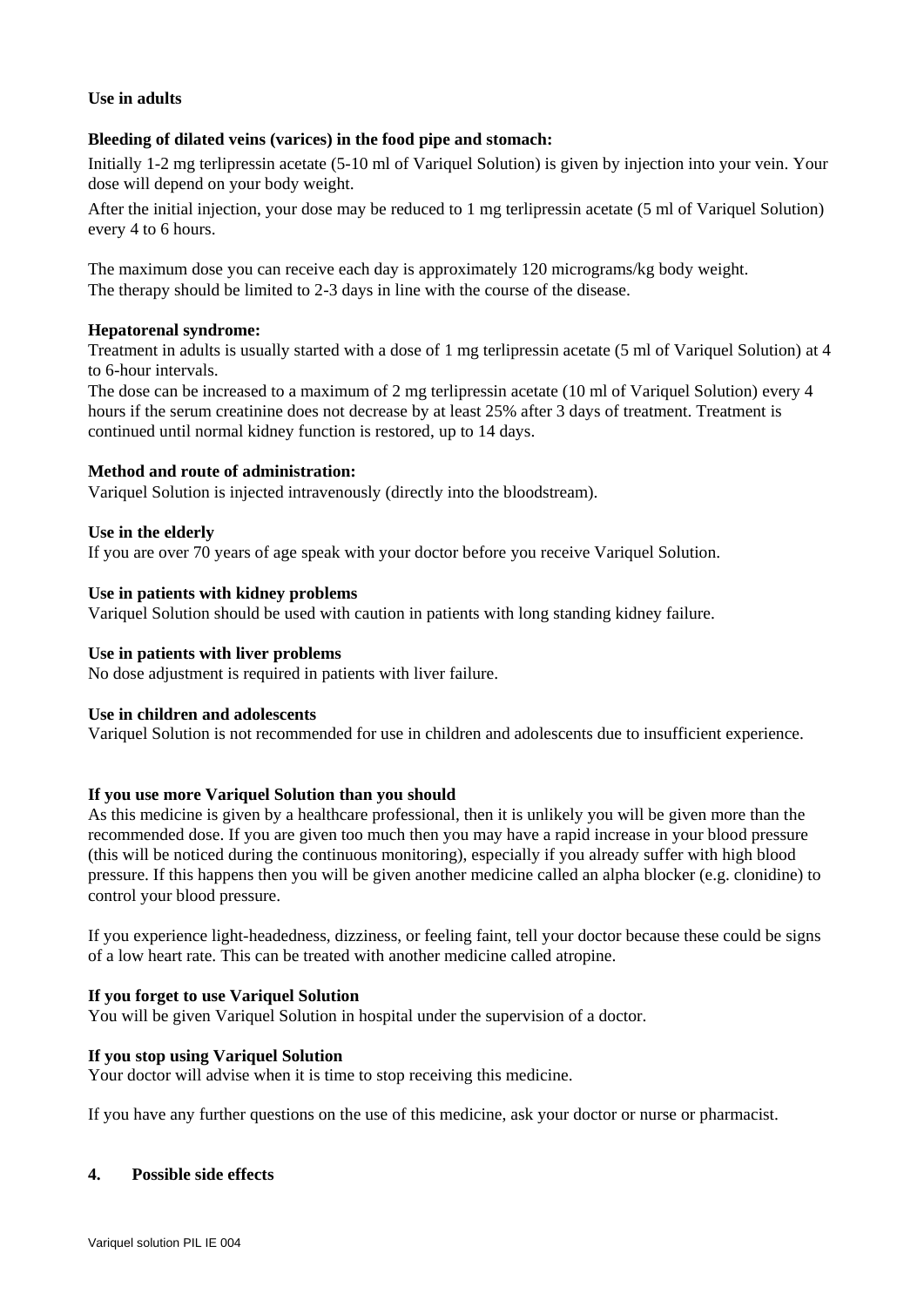Like all medicines, this medicine can cause side effects, although not everybody gets them.

# **Important side effects which need immediate attention:**

In very rare cases, there may be severe side effects when you are given Variquel Solution. If you are affected by any of the following side effects, **please tell your doctor immediately** if you are able to. Your doctor should not give you any more Variquel Solution.

- severe shortness of breath due to an asthma attack
- severe difficulty with or stopping breathing
- severe pain in the chest (angina, heart attack)
- severe and persistent irregular heart beats, including Torsade de Pointes
- dead skin around the injection site (necrosis)
- convulsions (seizure)
- kidney failure.

## **Other possible side effects:**

## **Common (affects less than 1 in 10 people):**

- too little sodium in the blood (hyponatraemia) if not checked regularly
- headache
- very slow heart rate (bradycardia)
- signs of insufficient blood circulation in the heart vessels in the ECG
- insufficient blood circulation in arms, legs and skin
- $\bullet$  pale skin
- high or low blood pressure
- abdominal cramps
- nausea
- diarrhoea

## **Uncommon (affects less than 1 in 100 people):**

- rapid heartbeat (tachycardia)
- $\bullet$  chest pain
- excess fluid on the lungs
- heart muscle weakness (heart failure)
- reduced blood supply to the intestinal system
- bluish colouration of the skin or lips
- hot flushes
- painful breathing
- vomiting
- inflammation of the lymph vessels seen as fine red streaks under your skin extending from the affected area to the armpit or groin and by fever, chills, headache, and muscle pain
- dead skin (necrosis) in areas other than at the injection site
- uterine cramps
- decreased blood flow to the uterus

# **Rare (affects less than 1 in 1000 people):**

• shortness of breath

## **Very rare (affects less than 1 in 10,000 people):**

• stroke

## **Reporting of side effects**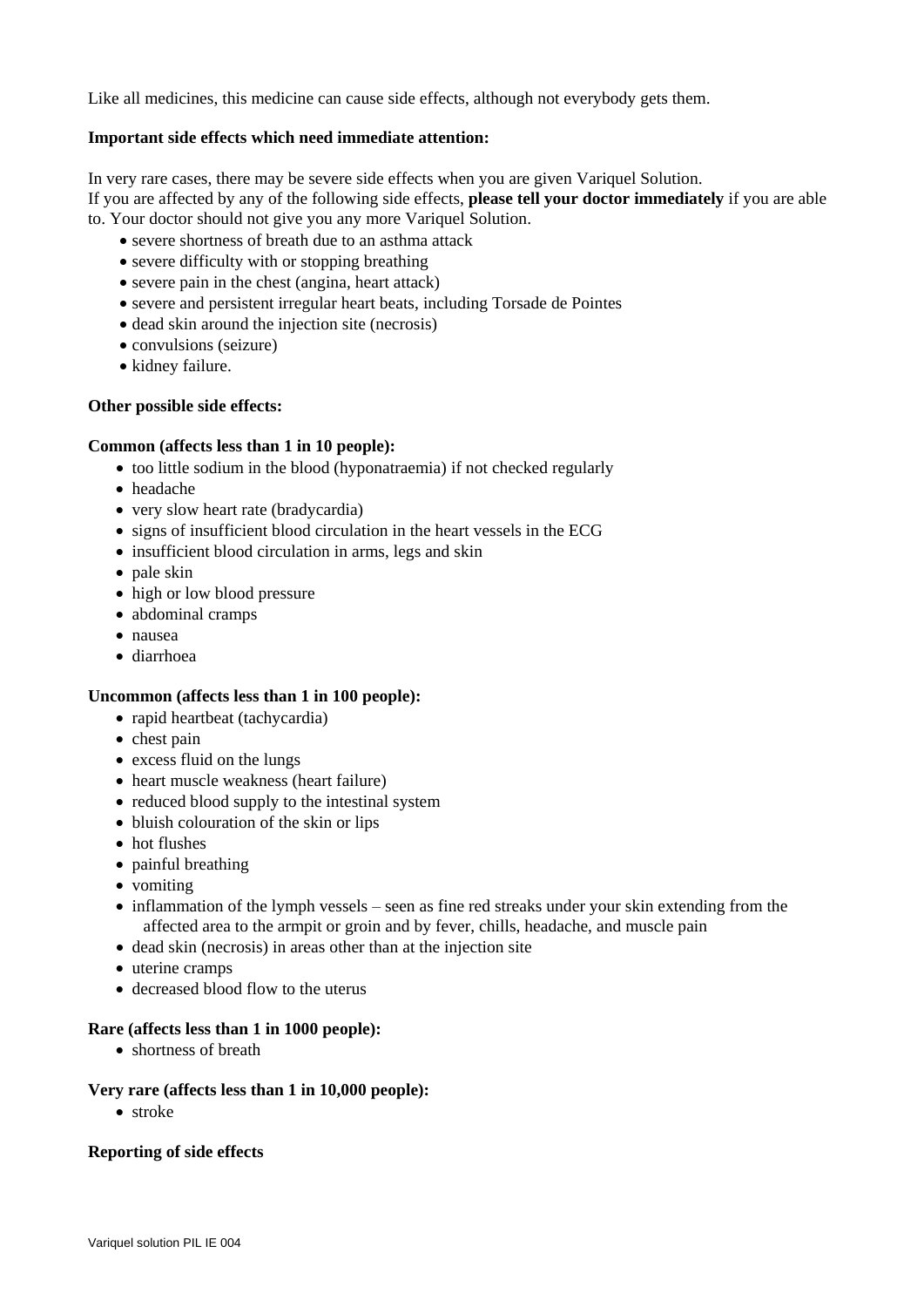If you get any side effects, talk to your doctor or nurse. This includes any possible side effects not listed in this leaflet. You can also report side effects directly via HPRA Pharmacovigilance Website: www.hpra.ie. By reporting side effects you can help provide more information on the safety of this medicine.

# **5. How to store Variquel Solution**

Keep this medicine out of the sight and reach of children.

Do not use this medicine after the expiry date which is stated on the carton and the vial after 'EXP' .The expiry date refers to the last day of that month.

Store in a refrigerator (2˚C-8°C).

Keep the vial in the outer carton in order to protect from light. The solution should be inspected visually for particles and discolouration prior to administration. Do not use this medicine if you notice discolouration. Do not throw away any medicines via wastewater or household waste. The doctor will dispose of this medicine. These measures will help protect the environment.

# **6. Contents of the pack and other information**

# **What Variquel Solution contains**

- the **active** substance is terlipressin acetate. Each vial contains 1 mg terlipressin acetate in 5 ml solution, corresponding to 0.85 mg terlipressin. Each ml contains 0.2 mg terlipressin acetate, corresponding to 0.17 mg terlipressin per ml.

- the **other ingredients** are: glacial acetic acid, sodium acetate trihydrate and water for injections (see also end of section 2 for further information on sodium).

# **What Variquel Solution looks like and contents of the pack**

This medicine is supplied in a clear glass vial containing 5 ml of a clear, colourless solution.

This medicine is available in pack sizes of: 5 x 5ml

## **Marketing Authorisation Holder**

Alliance Pharma (Ireland) Ltd United Drug House Magna Drive Dublin D24 X0CT Ireland

**Manufacturer** BAG Health Care GmbH, Amtsgerichtsstraße 1-5, D-35423 Lich, Germany.

# **Co promotion or distributor**

Fannin Limited, Fannin House, South County Business Park, Leopardstown, Dublin 18, Ireland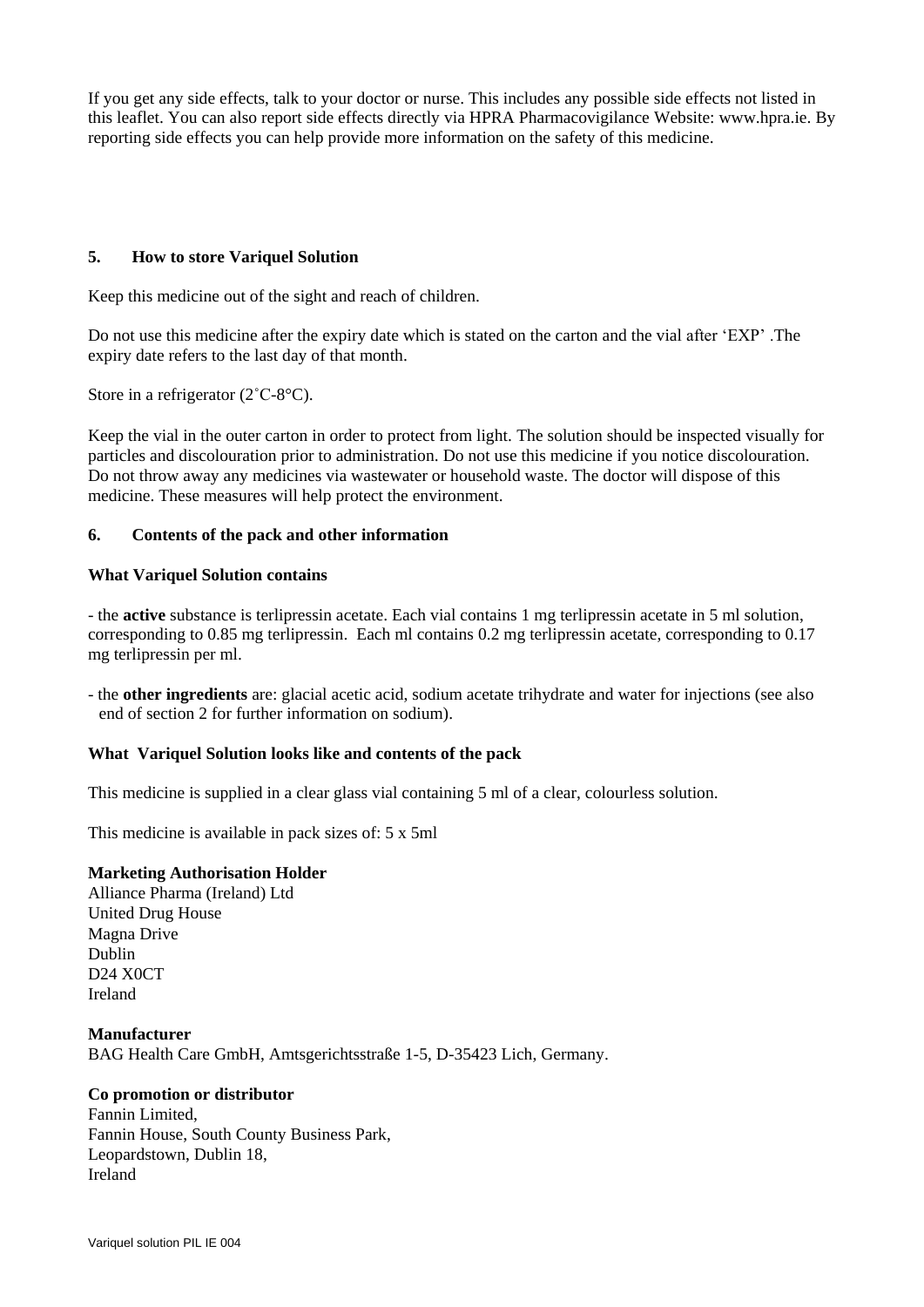## **This medicinal product is authorised in the Member States of the EEA under the following names:**

| Belgium:     | Variquel, 0.2mg/ml, oplossing voor injectie           |
|--------------|-------------------------------------------------------|
| Denmark:     | Variquel, injektionsvæske, opløsning 0,2 mg/ml        |
| France:      | Variquel, 0.2 mg/mL, solution injectable              |
| Germany:     | Variquel Lösung, 0,2mg/ml, injektionslösung           |
| Ireland:     | Variquel Solution, 0.2mg/ml, solution for injection   |
| Italy:       | Stemflova 0.2mg/ml, soluzione iniettabile             |
| Luxembourg:  | Variquel Solution 0,2mg/ml, solution injectable       |
| Netherlands: | Variquel Oplossing 0.17mg/ml, oplossing voor injectie |
| Portugal:    | Variquel 1mg/5ml (0.2mg/ml), solução injetável        |
| Sweden:      | Variquel, 0,2mg/ml, injektionsvätska, lösning         |
| UK:          | Variquel, 0.2mg/ml, solution for injection            |

#### **This leaflet was last revised in 04/2021.**

Variquel, Alliance and associated devices are registered trademarks of Alliance Pharmaceuticals Limited. © Alliance Pharmaceuticals Limited 2021.

-----------------------------------------------------------------------------------------------------------------------------

#### **The following information is intended for healthcare professionals only**

#### **Posology**

Adults

## Oesophageal varices bleeding

Initial dose: 1 to 2 mg terlipressin acetate<sup>#</sup> (equivalent to 5 to 10 ml solution) is administered by intravenous injection over a period of at least one minute.

Depending on the patient's body weight the dose can be adjusted as follows:

- weight less than 50 kg: 1 mg terlipressin acetate  $(5 \text{ ml})$
- weight 50 kg to 70 kg: 1.5 mg terlipressin acetate (7.5 ml)
- weight exceeding 70 kg: 2 mg terlipressin acetate (10 ml).

Maintenance dose: After the initial injection, the dose can be reduced to 1 mg terlipressin acetate every 4 to 6 hours.

 $*$  1 to 2 mg terlipressin acetate corresponding to 0.85 to 1.7 mg terlipressin

The approximate value for the maximum daily dose of Variquel Solution is 120 micrograms/kg body weight.

The therapy is to be limited to 2 to 3 days depending on the response to treatment and the course of the disease.

# Hepatorenal syndrome

Treatment in adults is usually started with a dose of 1 mg terlipressin acetate<sup>#</sup> (5 ml of solution) at 4 to 6hour intervals. The dose can be increased to a maximum of 2 mg terlipressin acetate<sup>#</sup> (10 ml of solution) every 4 hours if the serum creatinine does not decrease by at least 25% after 3 days of treatment.

# 1 mg terlipressin acetate corresponding to 0.85 mg terlipressin ; 2 mg terlipressin acetate corresponding to 1.7 mg terlipressin